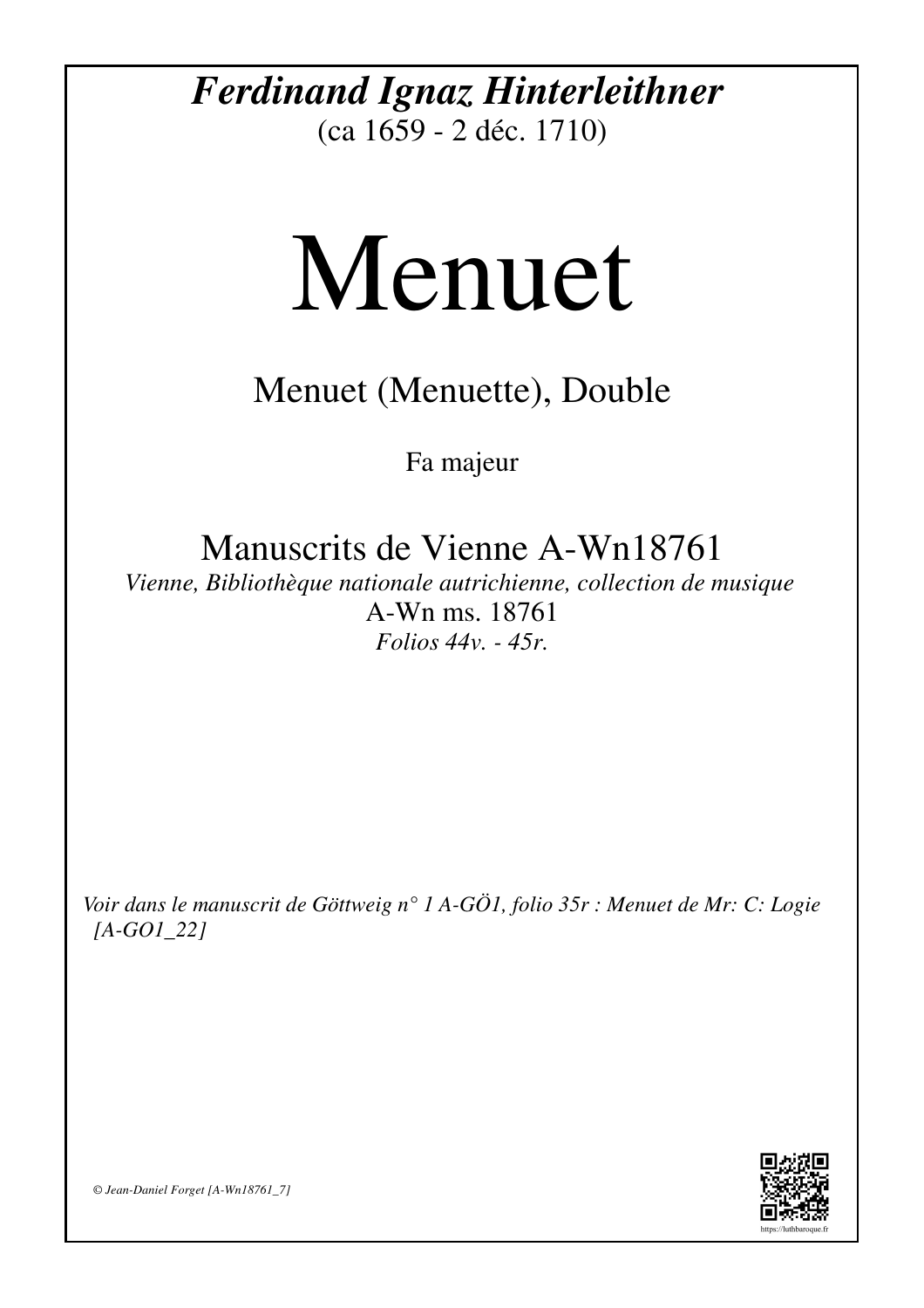Menuet (Menuette) —<br>3 *hh* Y*a* Áõ *i* Ã *<sup>h</sup> <sup>h</sup>* Á *ki* Á *hh ff e d* Y*a* Á *c b a a a a b* Á *a d a cb a*









Ms. Vienne A-Wn18761, Ferdinand Ignaz Hinterleithner, Menuet et Double en Fa majeur. [A-Wn18761\_7] Page 1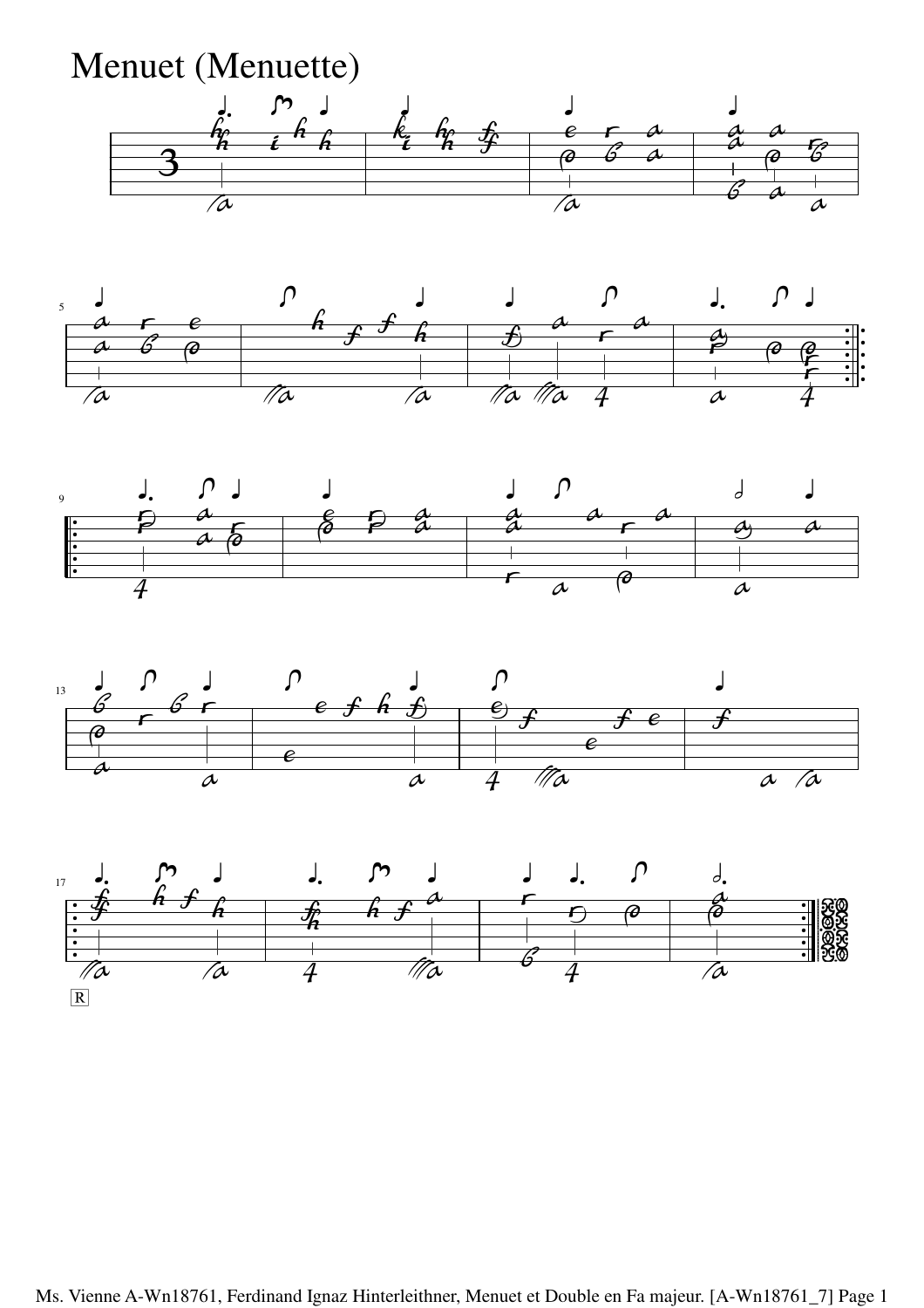Double